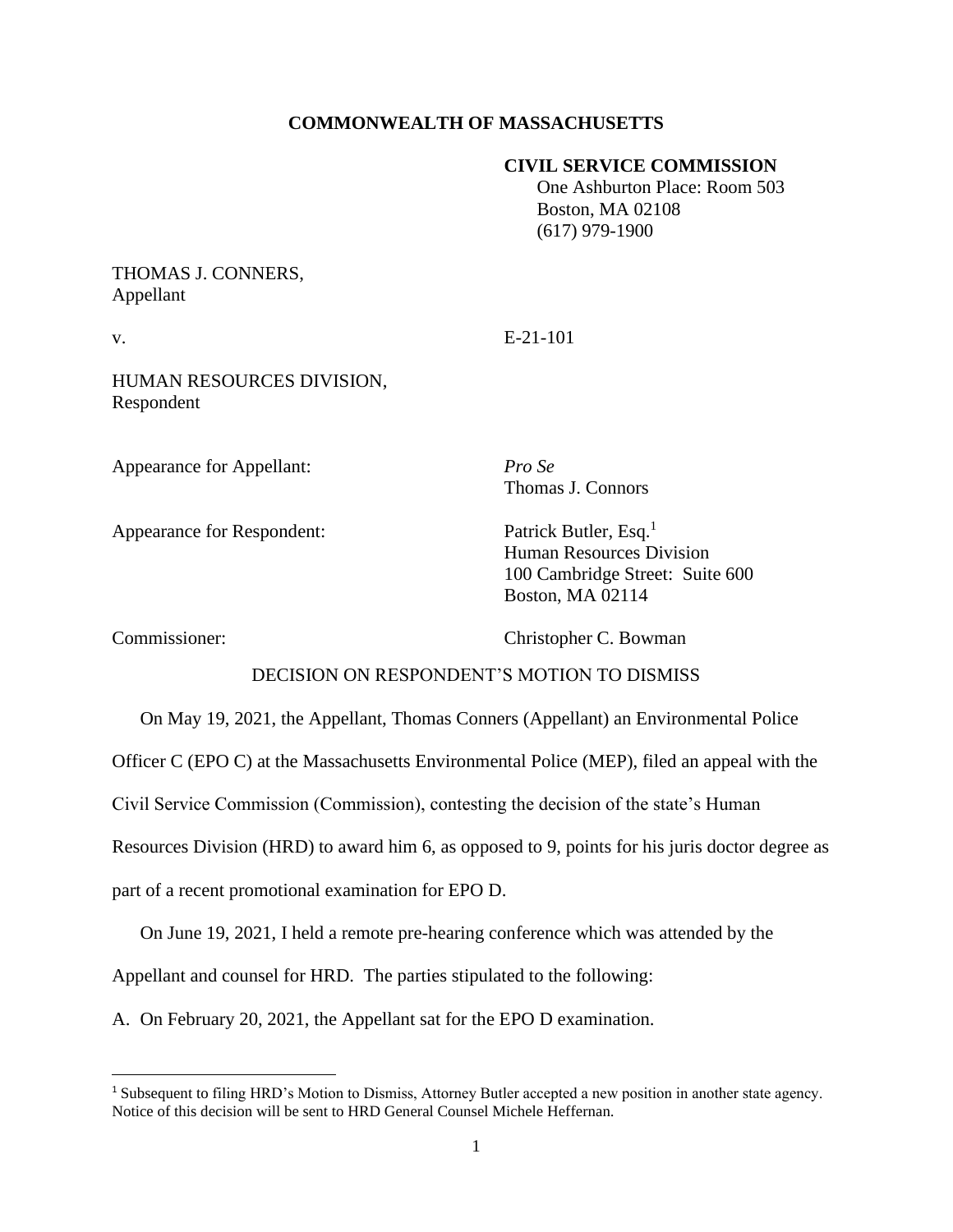- B. The Appellant completed the E&E component of the examination in a timely manner.
- C. On April 9, 2021, the Appellant received his score from HRD.
- D. The Appellant received a written score of 84, an E&E score of 91, and a total score of 88.
- E. The Appellant filed a timely appeal with HRD, contesting his E&E score, arguing that he should have received 9 points, as opposed to 6, for his juris doctor degree.
- F. On April 28, 2021, HRD denied the Appellant's appeal.
- G. Twenty-one days later, on May 19, 2021, the Appellant filed an appeal of HRD's determination to the Commission.
- H. The Appellant is currently tied for second on the EPO D eligible list.

At the pre-hearing, I asked HRD to first determine if allowance of the Appellant's appeal would change his rank on the current eligible list. After review, HRD informed the Commission that allowance of the appeal would result in the Appellant being ranked second by himself, as opposed to tied for second. Thus, the issue of whether the Appellant filed a timely appeal with the Commission must be addressed. As referenced above, the Appellant's appeal with the Commission was filed twenty-one days after HRD's denial. G.L. [c. 31, s. 24](https://malegislature.gov/Laws/GeneralLaws/PartI/TitleIV/Chapter31/Section24) states that: an examination appeal to the Commission "shall be filed no later than seventeen days after the date of mailing of the decision of the administrator [HRD]." At the pre-hearing conference, the Appellant was unable to offer any explanation for his failure to file a timely appeal with the Commission. For these reasons, I provided HRD with thirty (30) days to file a Motion to Dismiss and the Appellant with thirty (30) days thereafter to file a reply. I received and reviewed both submissions.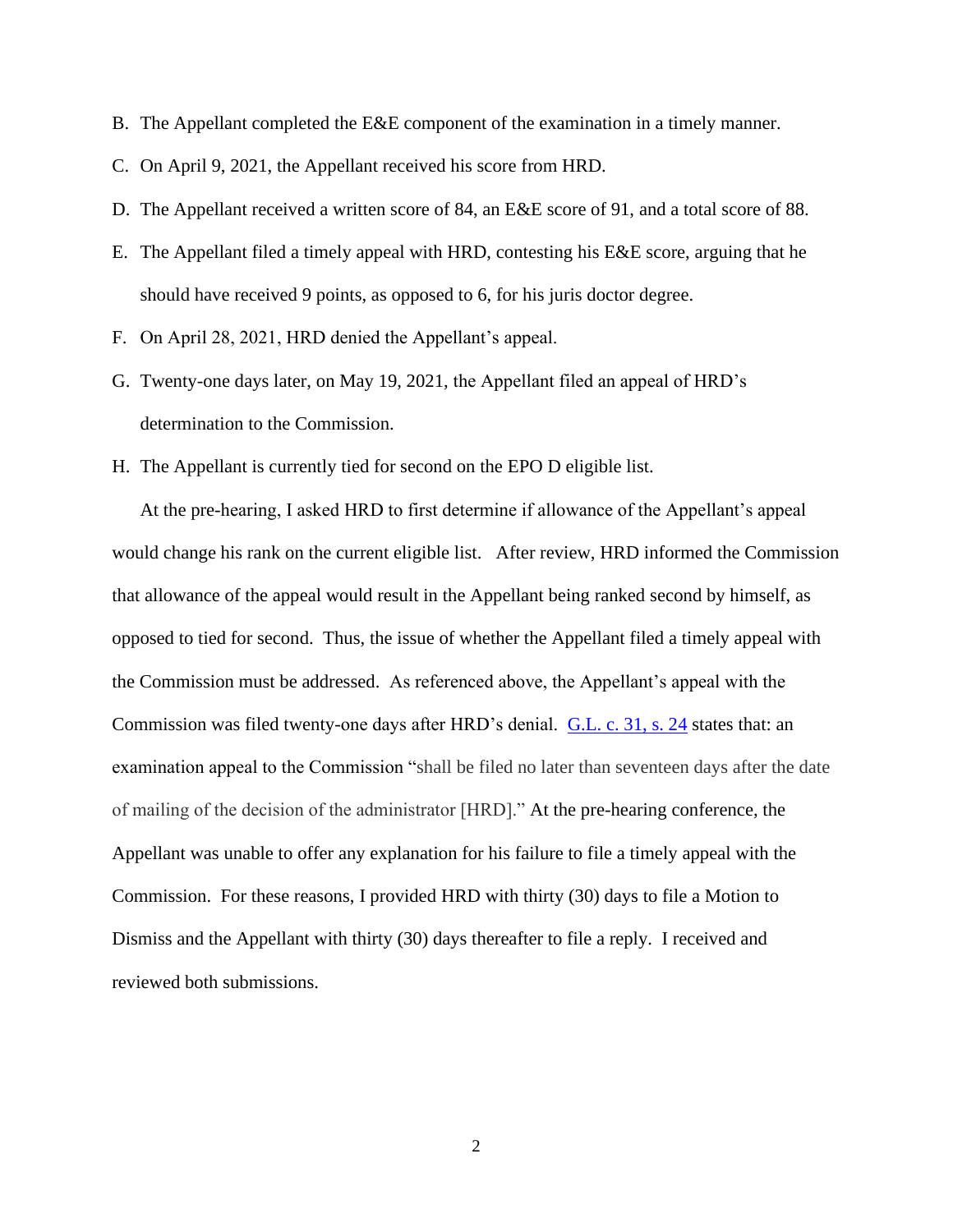### *Motion to Dismiss Standard*

A motion to dismiss an appeal before the Commission, in whole or in part, may be filed pursuant to 801 C.M.R. 1.01(7)(h). These motions are decided under the well-recognized standards for summary disposition as a matter of law, i.e., "viewing the evidence in the light most favorable to the non-moving party", the undisputed material facts affirmatively demonstrate that the non-moving party has "no reasonable expectation" of prevailing on at least one "essential element of the case". See, e.g., Milliken & Co., v. Duro Textiles LLC, [451 Mass. 547,](https://research.socialaw.com/document.php?id=sjcapp:451_mass_547) 550 n.6 (2008); Maimonides School v. Coles, 71 Mass.App.Ct. 240, 249 (2008); Lydon v. Massachusetts Parole Board, 18 MCSR 216 (2005)

#### *Applicable Civil Service Law*

Section 2(b) of G.L. c. 31 addresses appeals to the Commission regarding persons aggrieved by "... any decision, action or failure to act by the administrator, except as limited by the provisions of section twenty-four relating to the grading of examinations ...." It provides, inter alia, "No decision of the administrator involving the application of standards established by law or rule to a fact situation shall be reversed by the commission except upon a finding that such decision was not based upon a preponderance of evidence in the record."

## Section 22 of G.L.c.31 states that:

"In any competitive examination, an applicant shall be given credit for employment or experience in the position for which the examination is held. In any examination, the applicant shall be allowed seven days after the date of such examination to file with the administrator a training and experience sheet and to receive credit for such training and experience as of the time designated by the administrator."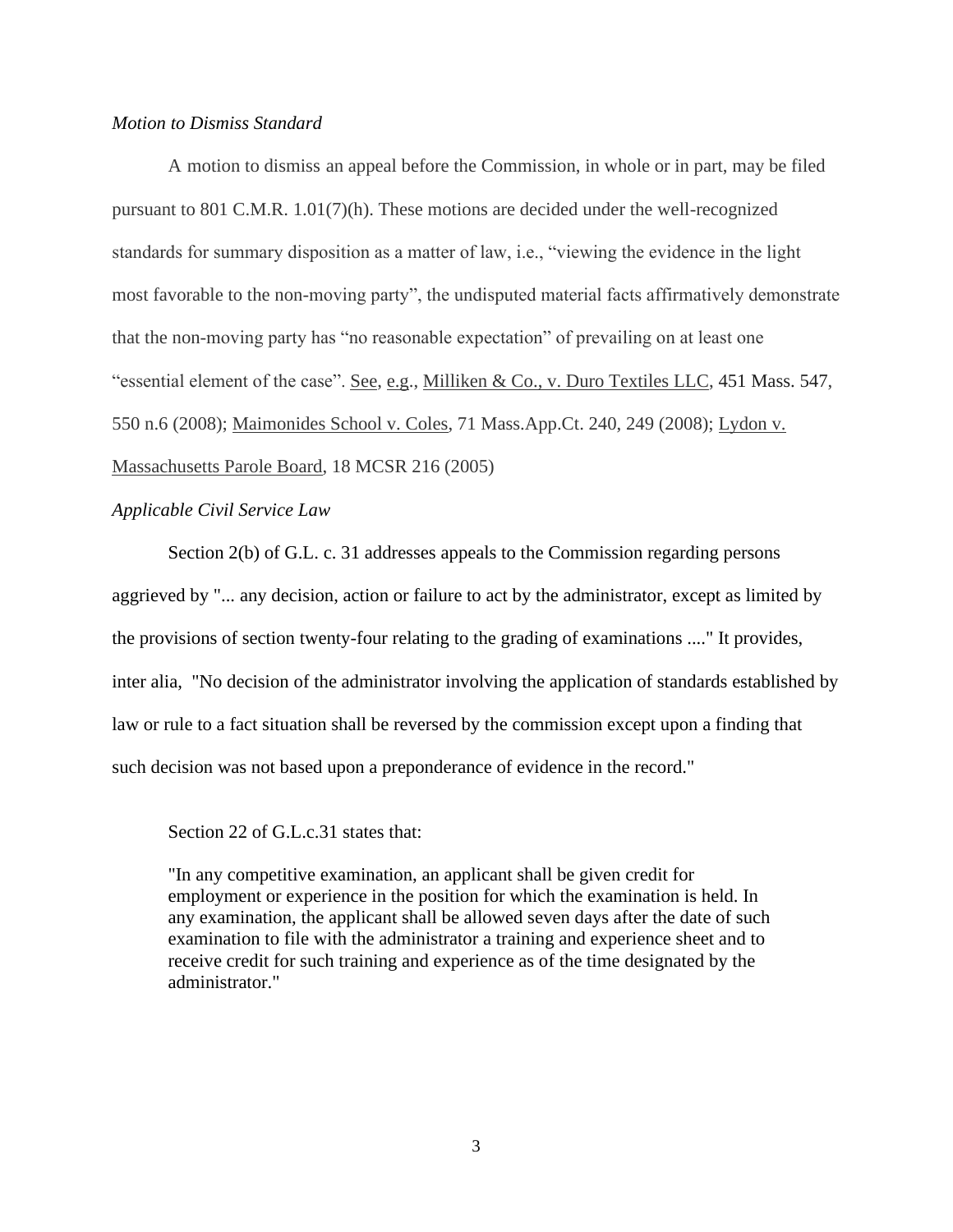HRD is vested with broad authority to determine the requirements for competitive civil service examinations, including the type and weight given as credit for such training and experience as of the time designated by HRD. G.L. c. 31, § 22(1).

Section 24 of G.L. c. 31 provides that a person may appeal certain HRD actions regarding tests. Specifically:

Such appeal shall be filed no later than seventeen days after the date of mailing of the decision of the administrator .... The commission shall refuse to accept any petition for appeal unless the request for appeal, which was the basis for such petition, was filed in the required time frame and form and unless a decision on such request for review had been rendered by the administrator. In deciding an appeal pursuant to this section, the commission shall not allow credit for training or experience unless such training or experience was fully stated in the training and experience sheet filed by the applicant at the time designated by the administrator.

# *Analysis*

It is undisputed that, based on the postmark of the appeal received by the Commission, the Appellant's appeal was not filed within the seventeen (17) days required by Section 24. The Appellant, in his opposition to HRD's Motion to Dismiss, offers the following argument. First, the Appellant argues that, as a first-time filer with the Commission, he was unclear about the statutory filing deadlines regarding an examination appeal, as evidenced by his submission of a "non-bypass equity appeal" form to the Commission, instead of the examination appeal form. Second, for the first time, the Appellant, in his written opposition, states that he placed the appeal in the outside mailbox of the Littleton post office on Saturday, May 15, 2021 (the filing deadline), but, according to the Appellant, staffing shortages due to COVID-19 resulted in the appeal not being postmarked until four days later, on Wednesday, May 19,  $2021$ .<sup>2</sup>

<sup>&</sup>lt;sup>2</sup> The Appellant's brief also states that he mailed a "second appeal" to the Commission. To ensure that two separate events are not conflated, it is undisputed that the Appellant filed one appeal to the Commission and that appeal was solely submitted via first class mail.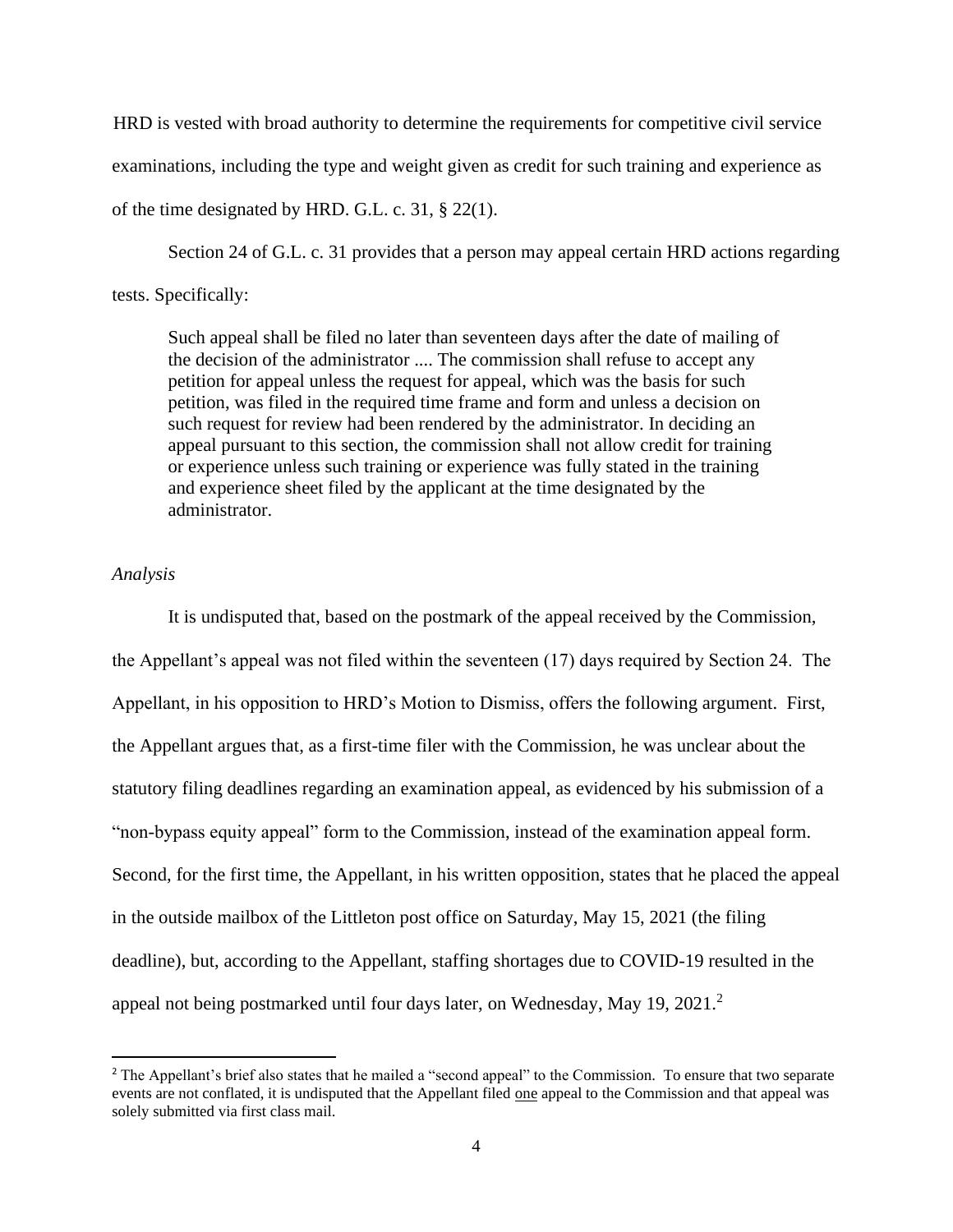While it is true that the Appellant is a first-time filer with the Commission, HRD denial's letter contained the language from Section 24 of the civil service law stating that any appeal to the Commission must be filed "no later than seventeen days after the date of the mailing of the decision of the administrator." The vast majority of examination appeals received by the Commission, including from those Appellants who do not possess a law degree, are received in a timely manner – using the correct "examination appeal" form.

Further, the Appellant's assertion, made for the first time, and submitted with no supporting documentation or affidavits, that there was a 4-day delay (from Saturday to Wednesday) in processing mail in Littleton, is not sufficient for the Commission to deem his appeal as timely.

### *Conclusion*

For the above reasons, the Appellant's appeal with the Commission, is *dismissed* as it was not filed within the statutory timeframe for filing such an appeal.

Civil Service Commission

# */s/ Christopher Bowman* Christopher C. Bowman Chair

By a vote of the Civil Service Commission (Bowman, Chair; Camuso, Ittleman, Stein and Tivnan, Commissioners) on February 24, 2022.

Either party may file a motion for reconsideration within ten days of the receipt of this Commission order or decision. Under the pertinent provisions of the Code of Mass. Regulations, 801 CMR 1.01(7)(l), the motion must identify a clerical or mechanical error in this order or decision or a significant factor the Agency or the Presiding Officer may have overlooked in deciding the case. A motion for reconsideration does not toll the statutorily prescribed thirty-day time limit for seeking judicial review of this Commission order or decision.